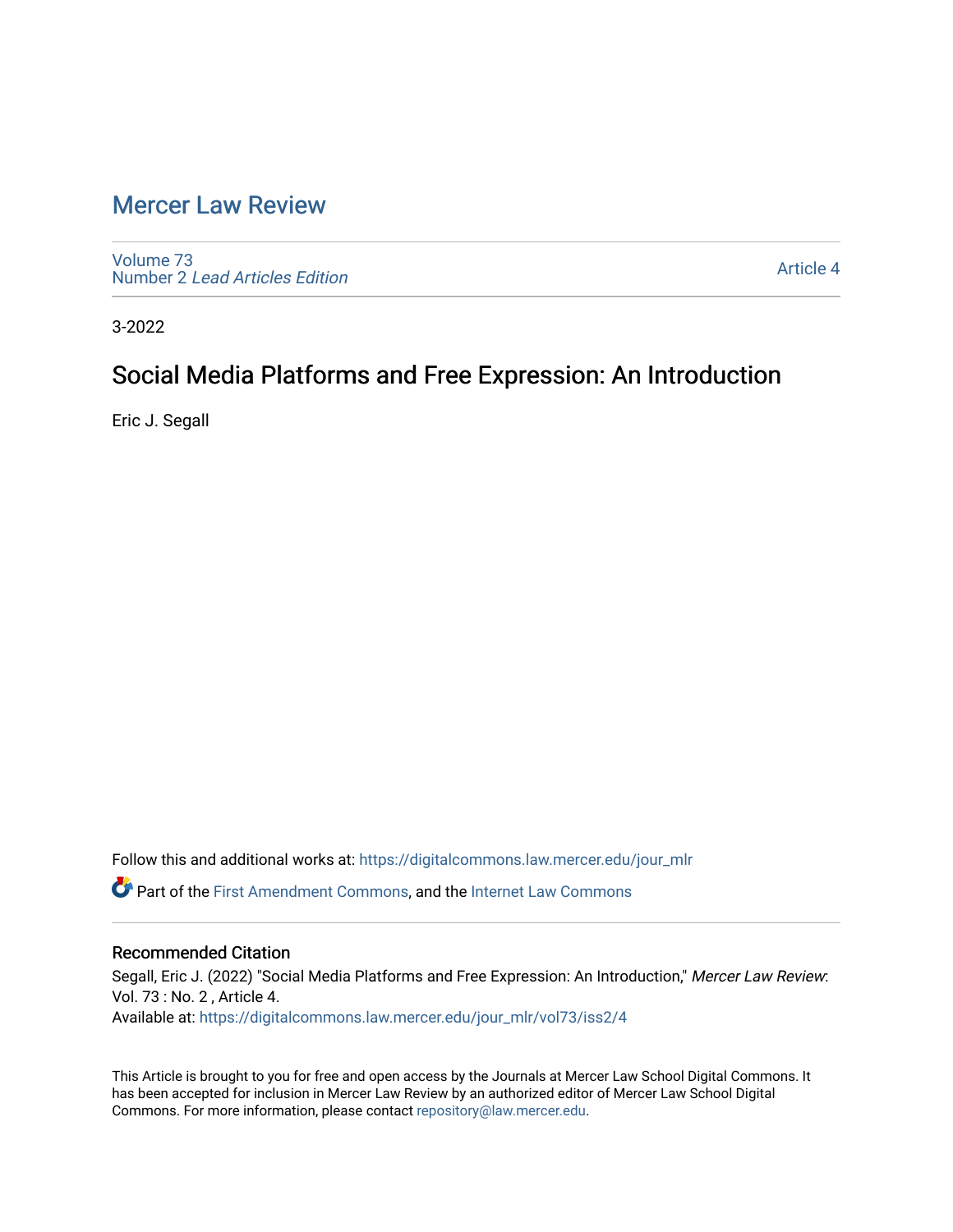# **Social Media Platforms and Free Expression: An Introduction**

#### **Eric J. Segall**

On Friday, October 8, 2021, the Mercer Law Review hosted a virtual Symposium on "Social Media Platforms and Free Expression." This important topic could not be timelier. With the Right calling for regulation of Facebook and Twitter in order to stop the removal of conservatives from their platforms, $<sup>1</sup>$  to the direct effect of social media</sup> on our elections and our politics, $2$  the worldwide spread of this technology has brought with it new and difficult legal issues regarding freedom of expression and social harms. Congratulations to the Mercer Law Review for addressing these controversial and complex questions.

Professor Gary Simson's presentation suggested that the combination of this new technology regarding expression and the elasticity of free speech rules do not provide easy answers to the legality of government attempts to regulate the internet.<sup>3</sup> Professor Simson summarized some of the grave dangers caused by the instant availability of expression of all forms on a worldwide basis. Two of the many problems posed by this new technology are the use of social media platforms by wrongdoers to cultivate hatred and negative stereotypes against vulnerable groups and the use of these platforms by many different organizations and people to confuse and mislead the public on

<sup>3.</sup> Gary Simson, *First Amendment Realism*, DIGITAL COMMONS, https://guides.lawl.mercer.edu/mlr (forthcoming).



<sup>\*</sup>Ashe Family Chair Professor of Law, Georgia State University College of Law. Emory University (B.A., 1980); Vanderbilt University Law School (J.D., 1983). Member, Vanderbilt Law Review (1981–1983); Research Editor (1982–1983). Member, State Bar of Georgia.

<sup>1</sup>*. See* Mark Macarthy, *Justice Thomas Sends a Message on Social Media Regulation* (Apr. 9, 2021), BROOKINGS, https://www.brookings.edu/blog/techtank/2021/04/09/justicethomas-sends-a-message-on-social-media-regulation/.

<sup>2</sup>*. See* Hayleigh Moore & Mia Hinckle, *Social Media's Impact on the 2020 Presidential Election: The Good, the Bad, and the Ugly* (Nov. 3, 2020), UNIVERSITY OF MARYLAND, https://spac.umd.edu/news/story/social-mediarsquos-impact-on-the-2020 presidential-election-the-good-the-bad-and-the-ugly.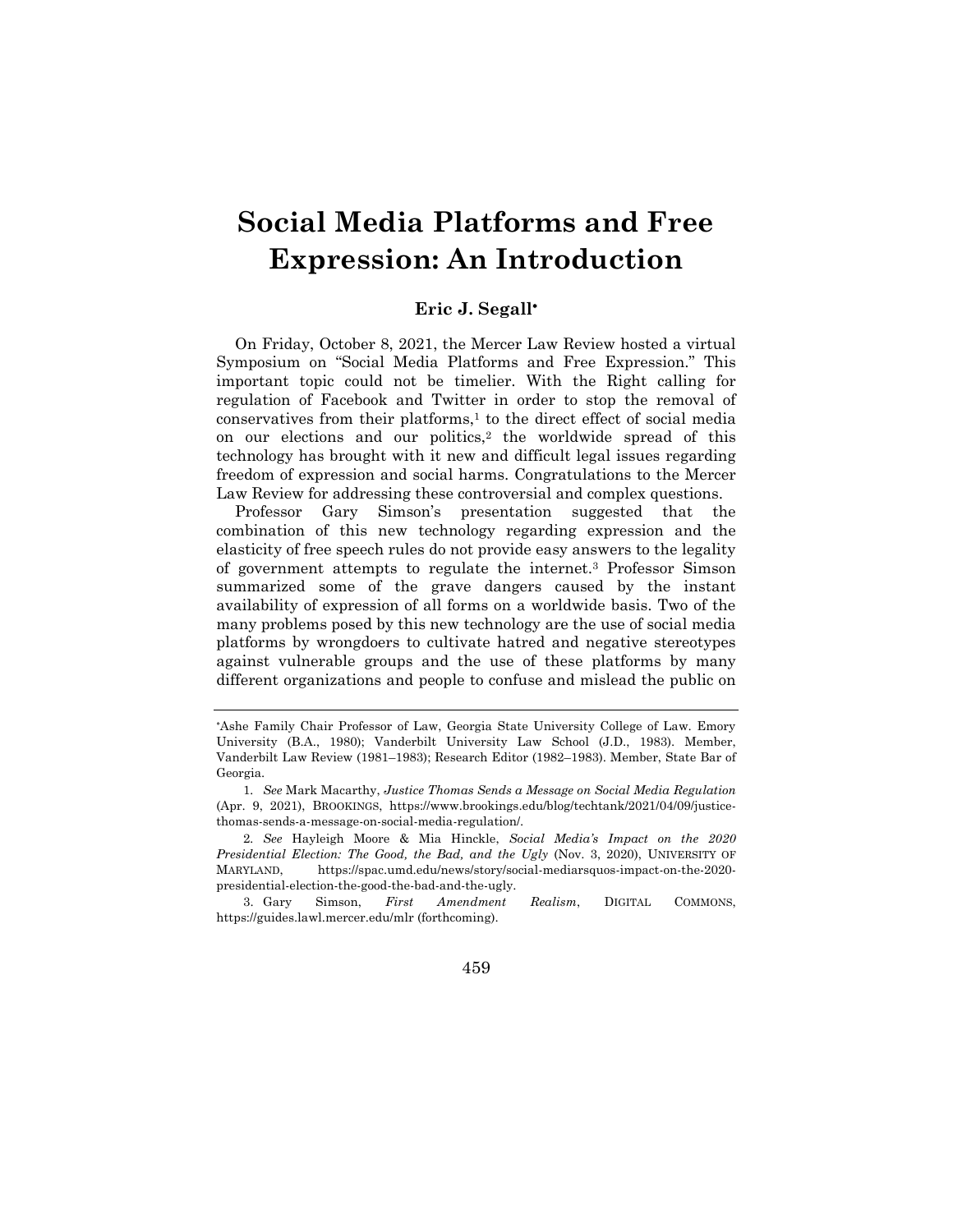important matters of public policy. Professor Simson argued that it is time for the Supreme Court of the United States to reconsider some of its more rigid free speech doctrines to accommodate the need to battle the negative aspects of social media while also maintaining a robust commitment to the freedoms of speech, expression, and association.

Professor RonNell Andersen Jones discussed the issues surrounding Justice Gorsuch and Thomas' recent suggestions that the Court reconsider the landmark case *New York Times v. Sullivan*. <sup>4</sup> This decision required that public officials, and as held in subsequent opinions, public figures, must show actual malice or a reckless disregard of the truth before prevailing in a defamation suit. Professor Jones suggested that some critics of the case, other than the Justices, are concerned about the threats to democracy that have accompanied widespread social media disinformation.<sup>5</sup> But Professor Jones argued that this threat is not a *Sullivan* problem and reconsideration of *Sullivan* is also not a solution. This is because much of the falsity on social media is not defamatory. In any event, to the extent social media publishes wholly invented, consciously distributed lies, that material already falls outside the scope of *Sullivan* protection. Additionally, it is not a good idea for our country to try and tackle the misinformation crisis through time-consuming, expensive, complicated libel litigation against the major disinformation purveyors, who are entities that are often anonymous and judgment-proof. Professor Jones concluded that reconsidering *Sullivan* would stifle important speech and materially harm the marketplace of ideas while not being an effective weapon against dangerous and false internet speech.

In this volume the first article, by Professor Jon Garon, focuses on social media and the rights and difficulties of minors.<sup>6</sup> He astutely points out that young people today must navigate all the obstacles children have always faced plus this new interconnected world. Observing that teenagers, even before the pandemic, spend so much time both in school and at home online, he suggests that legal doctrine has not kept pace with technological advancements. His paper discusses many important issues regarding the legal rights of minors both inside and outside of school and suggests that we need to display more empathy towards our children and rethink how our institutions handle

<sup>4.</sup> 376 U.S. 254 (1964).

<sup>5.</sup> RonNell Andersen Jones, *Should N.Y. Times v. Sullivan be Reconsidered?*, DIGITAL COMMONS, https://guides.lawl.mercer.edu/mlr (forthcoming).

<sup>6.</sup> Jon Garon, *To Be Seen But Not Heard: How the Internet's Negative Impact on Minors' Constitutional Right to Privacy, Speech, and Autonomy Creates a Need for Empathy-by-Design*, *Lead Articles*, 73 MERCER L. REV. (forthcoming Mar. 2022).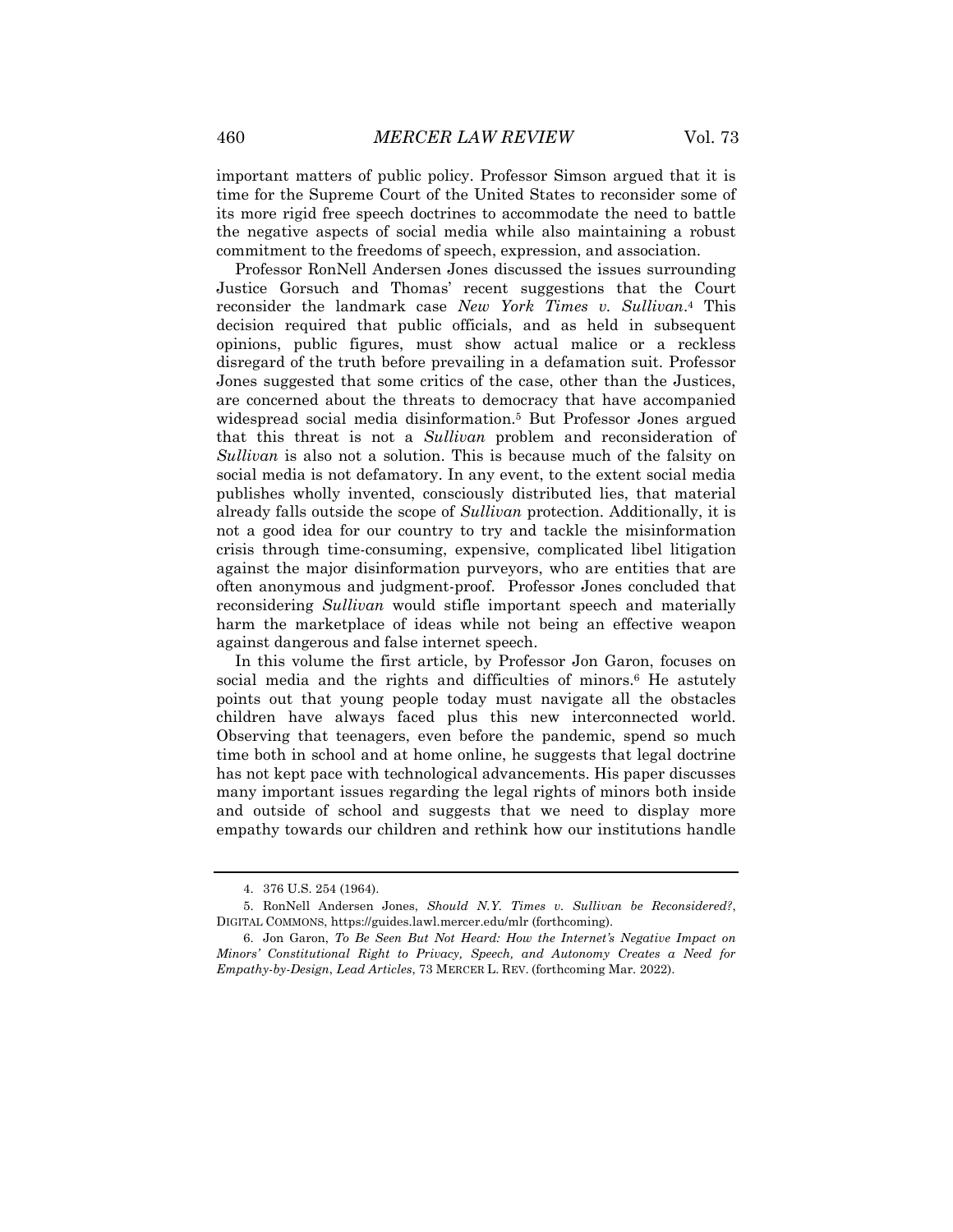unique issues involving our future generations. This article provides an excellent look into how social media positively and negatively affects our children's lives and how the law needs to deal with these perplexing issues.

Professor András Koltay, a legal scholar from Budapest, brings a valuable perspective to the Mercer Law Review Lead Articles Edition.<sup>7</sup> He lays bare many of the differences between how other western Democracies handle free speech questions and the almost free-speech absolutism imposed on America by the Supreme Court. Pointing out that in many other countries social media platforms are required to take down certain forms of speech, such as defamation, when they are notified of such speech, he compares that legal regime to the law in America where these platforms are actually immunized for any damages caused by harmful speech on their websites. Politicians, legal scholars, judges, and all invested parties in our country should pay much closer attention than they are now doing to how other free societies balance freedom of expression with the harms social media platforms cause. Professor Koltay's excellent comparative article is a wonderful place to start.

Professor Seth Oranburg's article argues that Congress should repeal section 230 of the Communications Decency Act,<sup>8</sup> and its immunity for social media platforms.<sup>9</sup> This federal law provides immunity to Twitter, Facebook, and other social media companies from lawsuits for illegal speech on their websites. Focusing on the role social media played in facilitating the January 6, 2021 Capitol Riots, Professor Oranburg points out that these companies pick and choose the speech on their platforms through complicated algorithms that tend to emphasize negative news and also encourage people to divide into polarized groups. These giant corporations are also crowding out more responsible local media and other less divisive sources of news and discussions. The immunity created by § 230, according to Oranburg, increases these harms while providing little benefit to the American public. Recognizing that the complete removal of § 230 immunity might harm small companies that do in fact facilitate helpful debate and robust political discussion, Oranburg suggests limiting § 230 immunity

<sup>7.</sup> Andras Koltay, *The Protection of Freedom of Expression from Social Media Platforms*, *Lead Articles*, 73 MERCER L. REV. (forthcoming Mar. 2022).

<sup>8.</sup> 47 U.S.C. § 230 (2018).

<sup>9.</sup> Seth Oranburg, *Social Media and Democracy after the Capitol Riot, or, A Cautionary Tale of the Giant Goldfish*, *Lead Articles*, 73 MERCER L. REV. (forthcoming Mar. 2022).